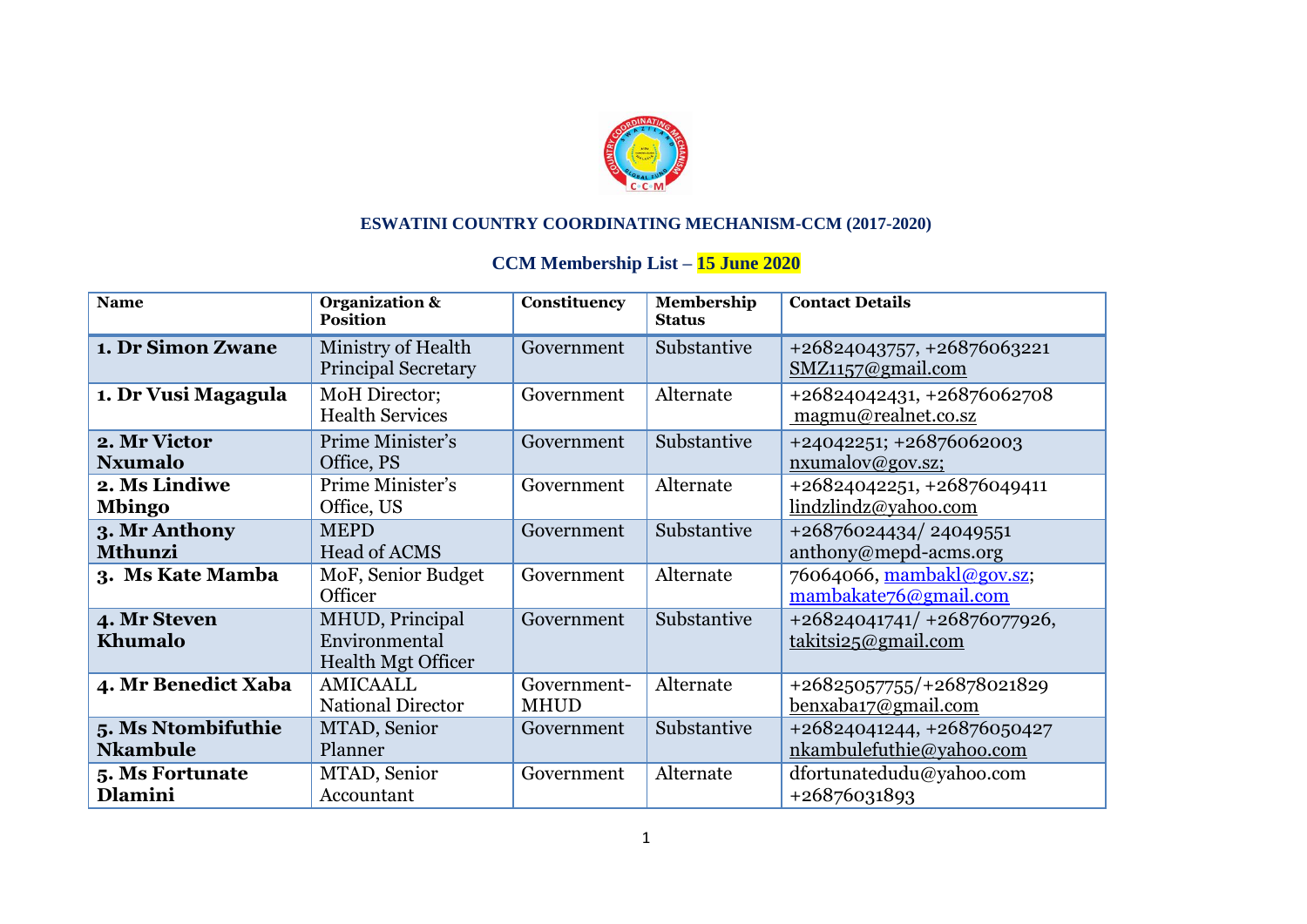| 6. Mr Khanya<br><b>Mabuza</b>         | NERCHA, Executive<br><b>National Director</b>                     | Government           | Substantive | +26824065000, +26876028845<br>khanya.mabuza@nercha.org.sz |
|---------------------------------------|-------------------------------------------------------------------|----------------------|-------------|-----------------------------------------------------------|
| 6. Ms Thembi Gama                     | NERCHA,<br>Director – Corporate<br><b>Services</b>                | Government           | Alternate   | +26824065000; 76021702<br>thembi.gama@nercha.org.sz       |
| 7. Ms Thembi Mdlovu                   | <b>ENNEPHA</b><br><b>Elected Member</b>                           | <b>PLHIV</b>         | Substantive | +26876113387<br>mdlovutp@gmail.com                        |
| 7. Mr Mlungisi<br><b>Thwala</b>       | ENNEPHA,<br>Secretariat                                           | <b>PLHIV</b>         | Alternate   | +26876261543<br>mlungisit@yahoo.com                       |
| 8. Ms Albertina<br>Zodwa Nyatsi       | <b>Executive Director,</b><br>Africa Coalition on<br>TB-Swaziland | TB<br>Community      | Substantive | albertina2001@hotmail.com<br>$+2682056357$ ; +26876364366 |
| 8. Mr Thulani<br>Ngcamphalala         | Project Coordinator,<br><b>SWAMMIWA</b>                           | TB<br>Community      | Alternate   | tnprosper@gmail.com<br>+26876480558                       |
| 9. Mr Janvier<br><b>Batungwanayo</b>  | <b>Joyful Hearts</b><br><b>Executive Director</b>                 | Malaria<br>Community | Substantive | batungwanayoj@gmail.com<br>+26825058031, +26876709115     |
| 9. Ms Nonhlanhla<br><b>Madondo</b>    | Lifa Litsemba<br>Lebantfwana-ED,<br><b>SNAT Build - Mz</b>        | Malaria<br>Community | Alternate   | +26876590032<br>Nanamadondo222@gmail.com                  |
| 10. Mr David Maseko                   | <b>House of Our Pride</b><br>Program Officer; Mz                  | <b>KAP</b>           | Substantive | +26878631612<br>davymaseko@gmail.com                      |
| 10. Mr Sinothando<br><b>Nhlabatsi</b> | Trans Swati, Peer<br>Educator-Mahlanya                            | <b>KAP</b>           | Alternate   | +26876985336<br>nsnothando@gmail.com                      |
| 11. Ms Bongekile<br><b>Ntshangase</b> | FHI 360,<br><b>Community Outreach</b><br>Worker                   | <b>SWs</b>           | Substantive | +2678327710<br>sindypmchobokazi@gmail.com                 |
| 11. Ms Swazi<br><b>Magongo</b>        | FHI 360<br><b>Community Outreach</b><br>Worker                    | <b>SWs</b>           | Alternate   | Swazimagongo8@gmail.com;<br>+2676591236                   |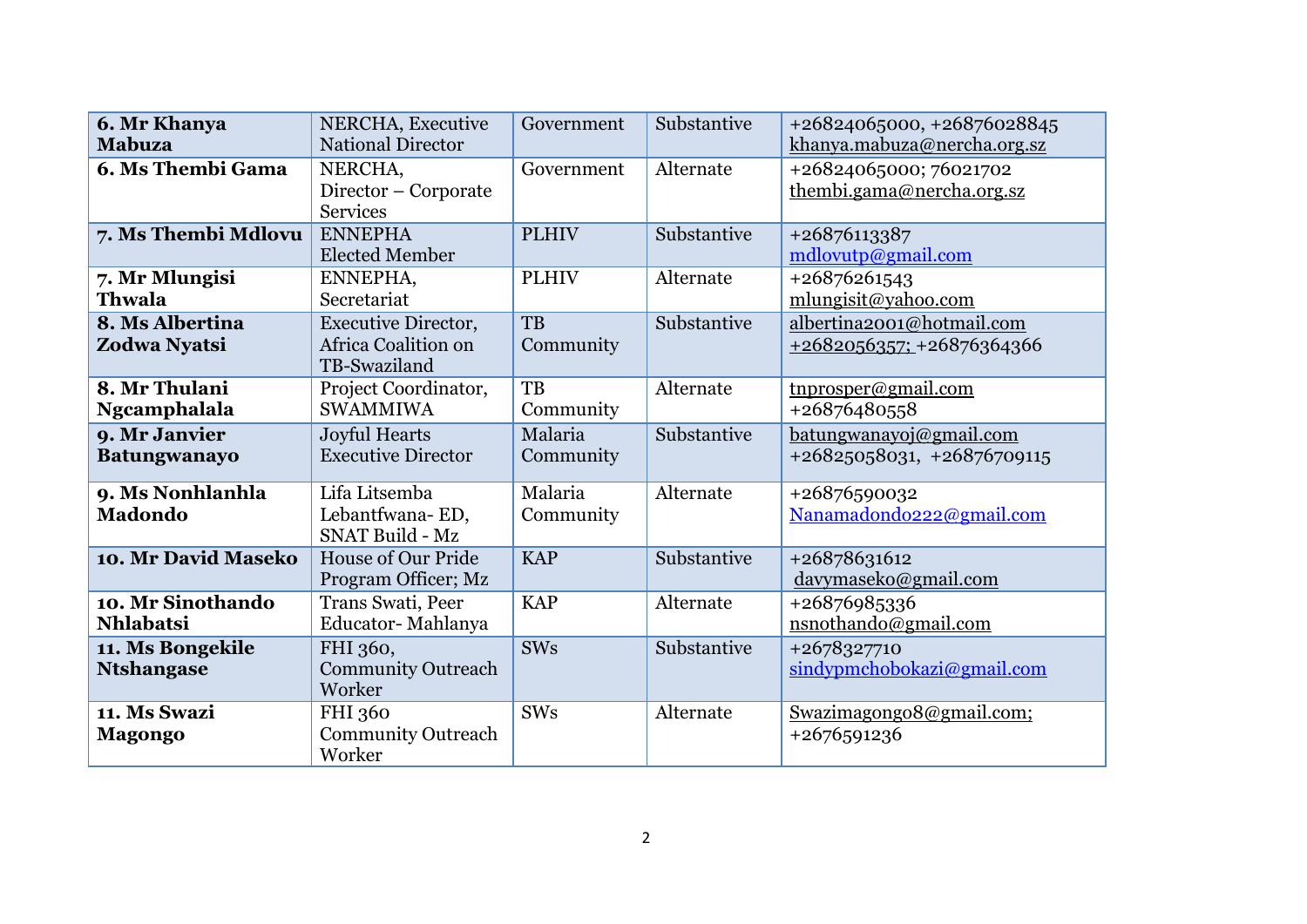| 12. Mr Mncedisi<br><b>Magagula</b>   | Marshal, Manzini<br>Transport @ Bus<br>rank, Manzini                    | Transport<br>Operators             | Substantive | Ncedomtfombeni44@gmail.com<br>+26876111185 Manzini Bus Rank                      |
|--------------------------------------|-------------------------------------------------------------------------|------------------------------------|-------------|----------------------------------------------------------------------------------|
| 12. Ms Sebenzile<br>Khumalo          | Transport Owner,<br><b>Force of Freedom</b><br>Transport-Kombi          | Transport<br>Operators             | Alternate   | +26876513809, Po Box 1258 Nhl<br>Sebenzilekhumalo82@gmail.com                    |
| 13. Rev. Zwanini<br><b>Shabalala</b> | Swazi Church Forum<br><b>Executive Director</b>                         | <b>Faith Based</b><br>Organization | Substantive | zashaba@gmail.com<br>25057035, +26876424923                                      |
| 13. Ms Nokuthula<br><b>Maseko</b>    | Siphilile Maternal and<br>Child Health and<br>Nutrition; ED             | <b>Faith Based</b><br>Organization | Alternate   | 268 7607 6232, 78688478<br>director@siphilile.org<br>nokuthulamasekoo9@gmail.com |
| 14. Dr Shokahle R.<br><b>Dlamini</b> | Lecturer, UNISWA                                                        | Academia                           | Substantive | +26876159093, E-mail<br>Shokahle@gmail.com 2517 0000                             |
| 14. Ms Patricia<br><b>Mashaya</b>    | Botho University,<br>Lecturer                                           | Academia                           | Alternate   | $+26876354335$<br>patriciamashaya@yahoo.com                                      |
| 15. Ms Thobile<br><b>Dlamini</b>     | <b>SWABCHA</b><br><b>CEO</b>                                            | <b>Private Sector</b>              | Substantive | +268776023431<br>thobile@swabcha.org.sz                                          |
| 15. Vacant                           | Vacant                                                                  | Vacant                             | Vacant      | Vacant                                                                           |
| 16. Mr Dumisani<br><b>Mamba</b>      | Programs Manager,<br><b>IMERSE</b>                                      | Youth                              | Substantive | +268 7645 0873<br>njobomamba@gmail.com                                           |
| 16. Ms Deliswa Maphanga<br>Zwane     | ED, Sanakwa Inclusion<br><b>Care Centre</b>                             | Youth                              | Alternate   | 76242248; nmaginindza@gmail.com                                                  |
| 17. Mr. Bheki Mamba                  | TUCOSWA-SFTU<br>President                                               | <b>Trade Union</b>                 | Substantive | +268 76124086<br>bhekimamba@gmail.com                                            |
| 17. Ms Phumelele<br>Zulu-Dlamini     | TUCOSWA-SFL<br><b>National Education</b><br><b>Organizing Secretary</b> | <b>Trade Union</b>                 | Alternate   | +26824829365/ +26876070481<br>phumelele dlamini@yahoo.com                        |
| 18. Ms Sibongile<br><b>Sigudla</b>   | <b>Executive Director</b><br>Nazarene<br>Compassionate                  | <b>NGO</b>                         | Substantive | Sibo.sigudla@gmail.com<br>+268 76920145                                          |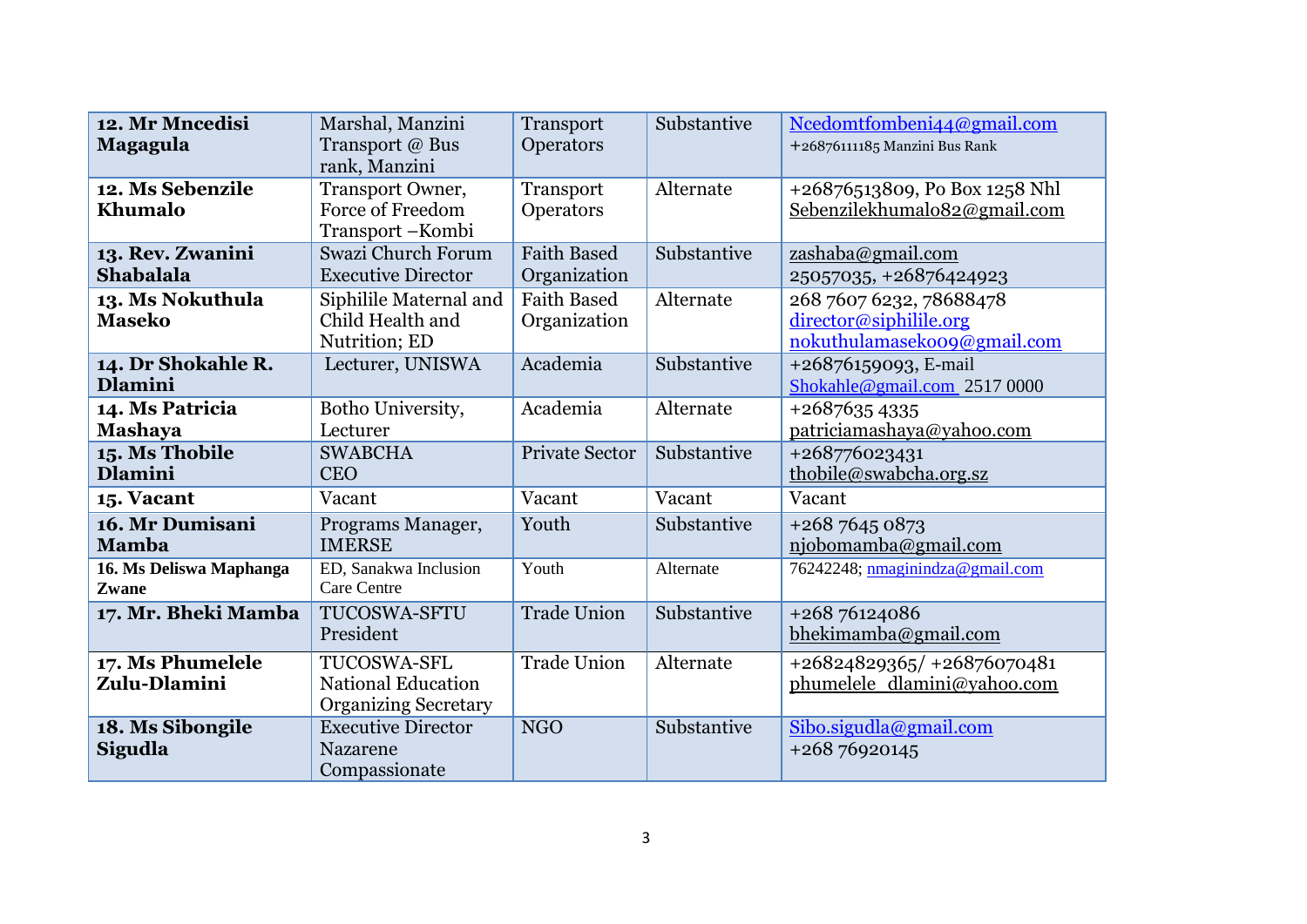| 18. Mr Dumisani<br><b>Mnisi</b>                      | <b>Executive Director</b><br>Save the Children<br>Eswatini | <b>NGO</b>                          | Alternate           | +26876022628<br>dumisani.mnisi@savethechildren.org           |
|------------------------------------------------------|------------------------------------------------------------|-------------------------------------|---------------------|--------------------------------------------------------------|
| 19. Ms Khontile<br><b>Kunene</b>                     | CDC/USG; Deputy<br><b>Country Coordinator</b>              | <b>Bilateral Dev.</b><br>Partner    | Substantive         | kunenekn@state.gov<br>+26878029686 or 24179686               |
| 19. Ms Alessia Bursi                                 | Head; Development<br>Coordination                          | <b>Bilateral Dev.</b><br>Partner    | Alternate           | $+26876020260, +26824046729$<br>Alessia.Bursi@eeas.europa.eu |
| 20. Dr Cornelia<br>Atsyor                            | <b>WHO Country</b><br>Representative                       | Multilateral<br>Dev Partner         | Substantive         | 'ATSYOR, Cornelia A.'<br>atsyorc@who.int; 76024293           |
| 20. Ms Margaret<br><b>Thwala Tembe</b>               | <b>UNFPA</b> Assistant<br>Resident<br>Representative       | Multilateral<br>Dev Partner         | Alternate           | +26878023558; thwala-<br>tembe@unfpa.org                     |
| 41. Mr Tim<br><b>Rwabuhemba-</b><br><b>Musinguzi</b> | <b>UNAIDS</b><br><b>Country Director</b>                   | Multilateral<br><b>Dev Partners</b> | Ex-officio          | +26824048559/+26876020838<br>rwabuhembat@unaids.org          |
| <b>42. Mr Muhle</b><br><b>Dlamini</b>                | <b>SNAP Program</b><br>Manager                             | Government                          | Ex-officio          | +26876052293<br>muhledlamini@gmail.com                       |
| 43. Mr Themba<br><b>Dlamini</b>                      | MoH, Manager;<br><b>National TB Control</b><br>Program     | Government                          | Ex-officio          | +26825057951/ +26876032059<br>thembatb@yahoo.com             |
| 44. Mr Quinton<br><b>Dlamini</b>                     | MoH-Manager:<br>National Malaria<br><b>Control Program</b> | Government                          | Ex-officio          | 78064266, quintond50@gmail.com;<br>'quintond@mighty.co.za'   |
| 45. Ms. Cheryl<br>Amoroso                            | PEPFAR Coordinator,                                        | Bilateral<br>Development            | Ex-officio          | AmorosoCL@state.gov<br>+26876027858<br>or 24179686           |
| 46. Mr Themba<br><b>Motsa</b>                        | MoH, Assistant<br>Director - CMS                           | Government                          | Ex-officio          | +26876063247<br>tmotsa@yahoo.co.uk                           |
| <b>47. Mr Luke</b><br><b>Simelane</b>                | Lawyer                                                     | Legal<br>Fraternity                 | Oversight<br>Member | simelaneassociates@gmail.com;<br>76054382                    |